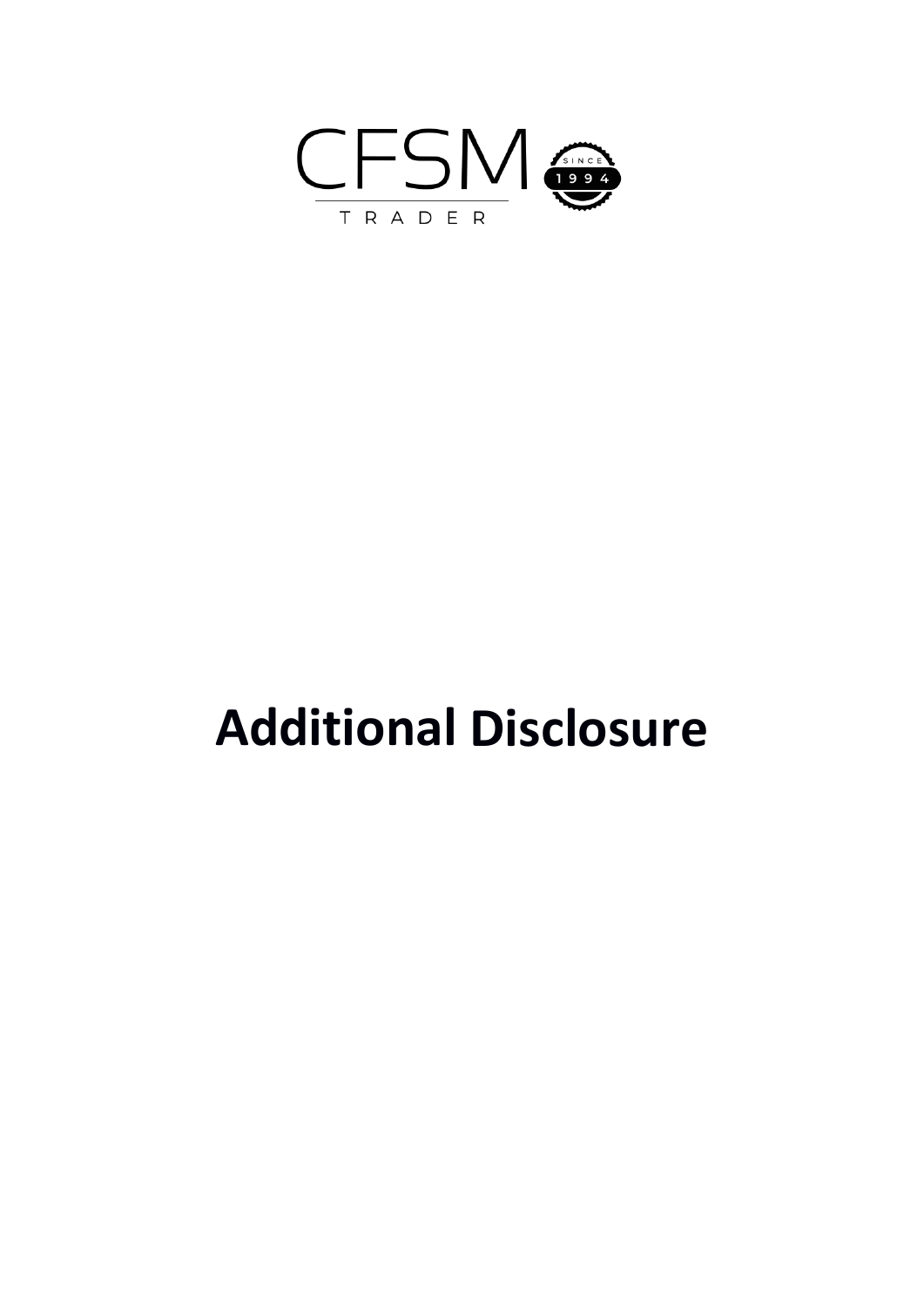This document must be read and acknowledged by any clients, who upon the basis of information submitted are deemed not qualifiable to trade leveraged products such as Equities, CDFs, Options, Futures and Forex. This conclusion is based on the limited or no experience in trading Equities, Options, Futures, CFDs or Forex.

Clients without knowledge in trading leveraged products such as Options, Futures, CFDs or Forex need to obtain knowledge on the risk profile and the consequences involved with trading these products.

If you wish to continue your application to trade these products with us, then you must consider carefully the following:

- I am exposing myself to risk that I do not currently have the knowledge to control
- I am trading complex financial products in which I have little or no previous experience

• I am trading complex financial products in which I can lose more than I have deposited in my account and therefore expose myself to potential debt

You may proceed in trading with us; however, you should ensure that you familiarise yourself with the related products and fully understand the nature of the risks involved. You will find examples of such risks in this document and other educational resources on the CFS website. You may wish also to seek independent advice and training.

All trading on the platform is done on CFD contracts giving the clients the option to go "long" (to buy) and "short" (to sell) any position in Options, Futures, Forex, Shares and Bonds. The objective is to allow investors to gain leveraged exposure to the movement in an underlying asset whether moving up or down. The exposure is leveraged which make the investment more volatile than the underlaying asset.

We will in the following describe some different scenarios, these scenarios will not cover all risks in trading on the platform.

## **This is a Scenario describing out of control risk for a Trader**:

Friday 18th June 2010

The Trader is allocating a balance of GBP500 of the trading account and taking an open short position of GBP150,000 against the USD at 1.4800.

This can also be expressed as short GBPUSD 150,000 at 1.4800. It is prudent to leave stop loss orders to cover potential losses on open positions, and so the Trader places the stop loss at 1.4835.

Saturday 19<sup>th</sup> June 2010 it was announced (market is closed):

"People's Bank of China Statementon Yuan Exchange-Rate Flexibility" – source: Bloomberg News [\[http://www.bloomberg.com/news/2010-06-19/people-s-bank-](http://www.bloomberg.com/news/2010-06-19/people-s-bank-)[ofchina-statement-on-yuan](http://www.bloomberg.com/news/2010-06-19/people-s-bank-ofchina-statement-on-yuan-exchangerate-flexibility-text-.html)[exchangerate-flexibility-text-.html\]](http://www.bloomberg.com/news/2010-06-19/people-s-bank-ofchina-statement-on-yuan-exchangerate-flexibility-text-.html)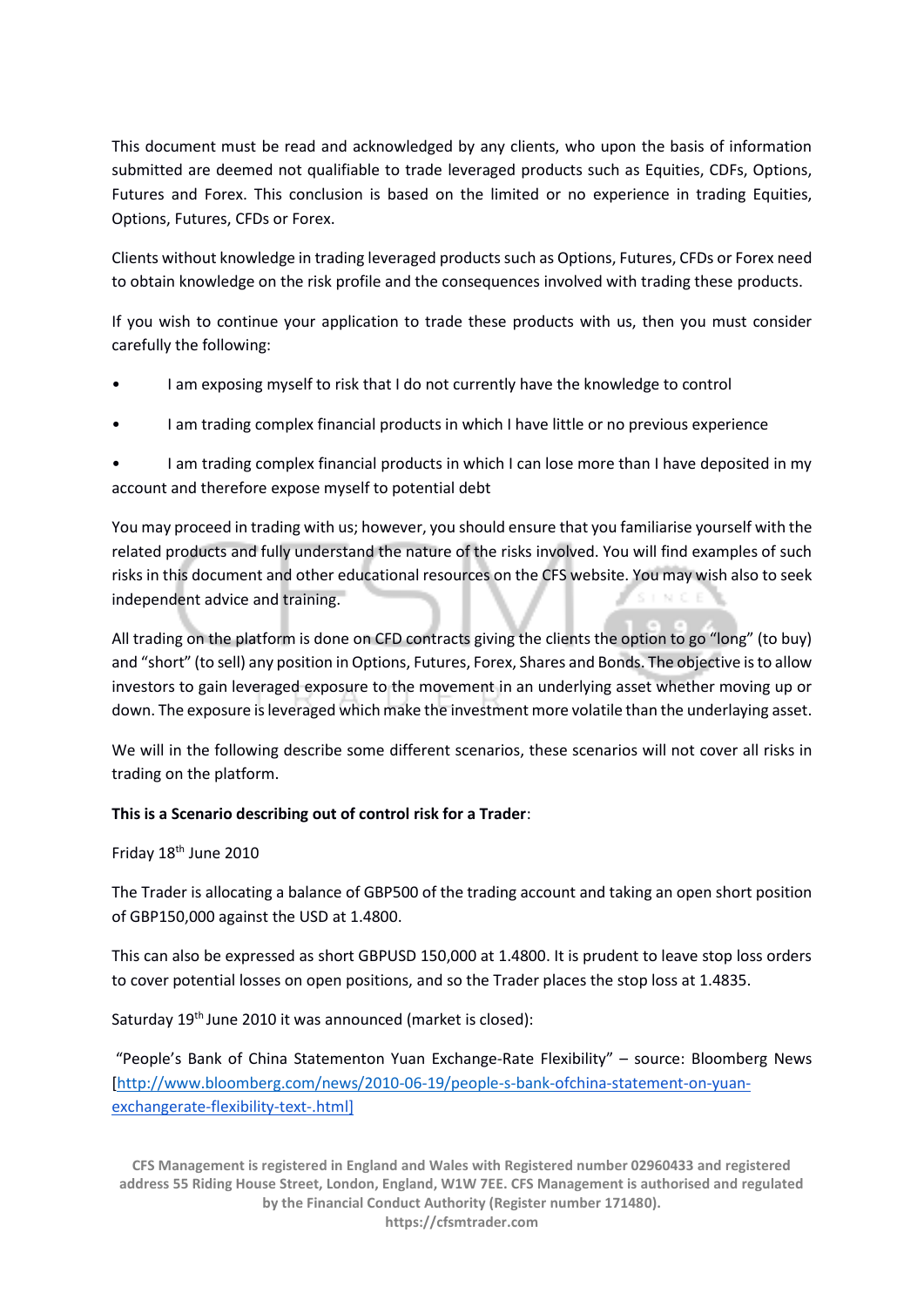## **The Consequence to a Margin Trade**

£500 margin allocated to a position of GBP150,000 means that this trader was employing a leverage of 1:350, that's extremely high-risk trading. A regulated Investment Fund would consider 1:30 leverage to be extremely high risk.

Each pip movement for GBPUSD reflects a profit or loss to the open position of USD15.00. The calculation is made  $(0.0001 \times 150,000 = 15.00)$ . GBPUSD is trading around 1.4800 and so each \$15.00 pip equals about £10.00 (15.00 / 1.48 = £10.14) equivalent value.

Upon the close of the market on Friday 18<sup>th</sup> June 2010 the market closed in GBPUSD at 1.4824, at this point the trader's open position had moved into a loss of 24 pips (1.4824 – 1.4800 = 24 pips).

## 24 pips equal £240.00.

You had placed a stop loss at 1.4835 in anticipation that should this trade ultimately be loss making, then you would endeavor to limit your losses to 35 pips (deal entry rate 1.4800 – stop loss rate 1.4835).

## 35 pips equal £350.00.

The news from the People's Bank of China was released on Saturday 19<sup>th</sup> June, at this time the Forex market is not trading, there are no banks quoting prices and hence there is no liquidity. The market can only react to this news upon the market opening at 22:00 GMT on Sunday 20<sup>th</sup> June (opening in Asia).

The market opens significantly higher at 1.4859. The broker can only execute the stop loss order left by the trader to cover your short position at the prevailing market rate. The stop loss that the trader had anticipated would be filled at 1.4835 with a loss of £350 now represents a loss of 59 pips, or £590.

The difference between the requested stop loss rate and actual stop loss is £90 more than what was committed to covering the trade and so the account is in £90 deficit and this amount is now owed to the broker and recoverable if not already held on the client's account.

#### **Points to Note**

The Trader wisely left a stop loss (capital protection) to cover the position but still incurred slippage as is possible in times of market volatility and market opening. In normal market conditions stop losses are likely, but not guaranteed, to be filled at or very close to the requested rate.

The Trader lost more money than was deposited to the account and so was indebted to the broker.

The Trader held a position over a period when the market closed and re-opened. In the case of forex, it was a weekend, other markets will close and re-open on a daily basis. Holiday periods where markets are closed for longer than usual may also lead to increased volatility and risk.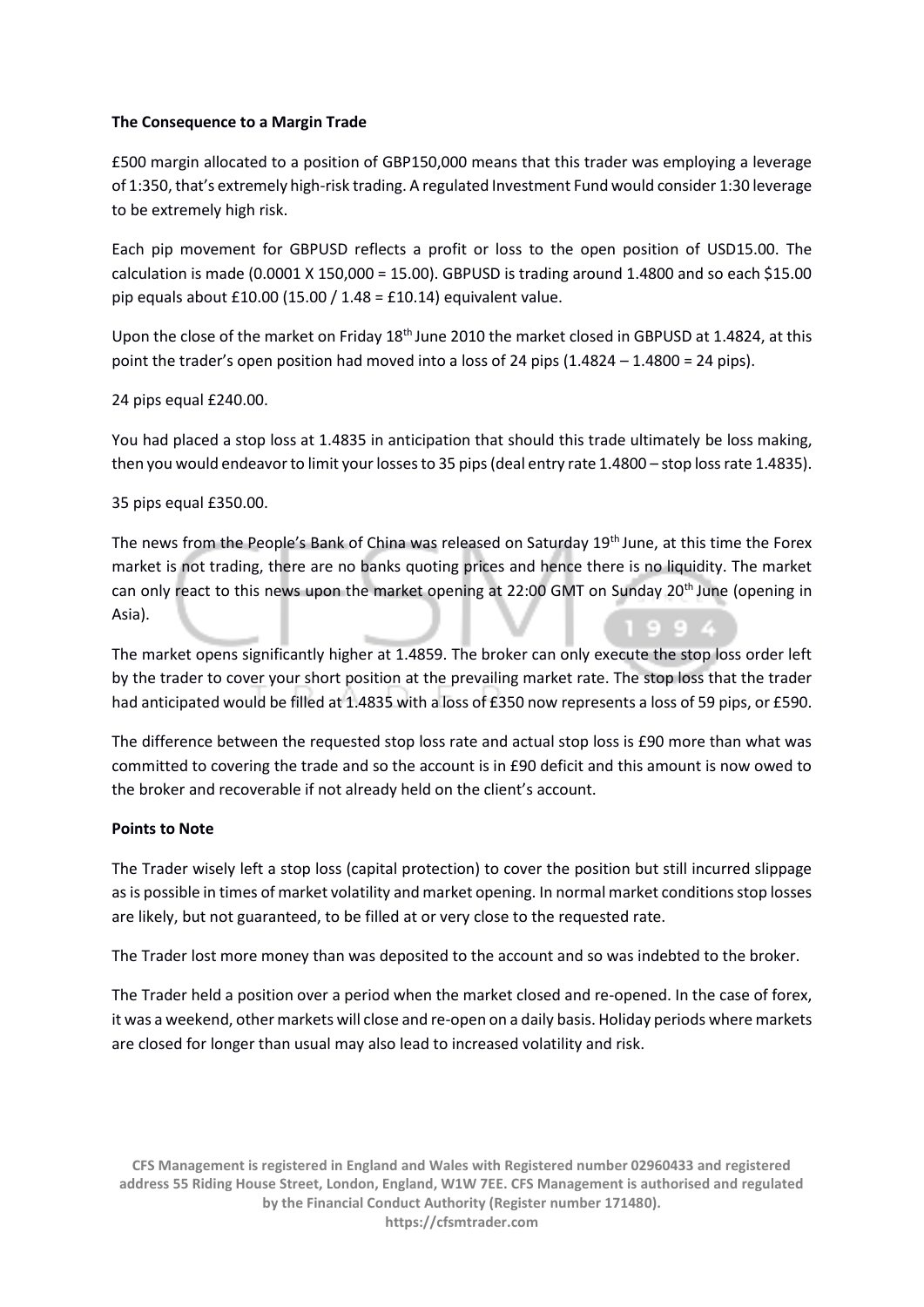The Trader employed leverage of 1:350, that's extremely high. Whilst leverage of 1:400 is allowed, it is set only as a maximum and lower leverage could have been used. Had the position been a winning trade then The Trader would have benefited from this extremely high-risk strategy.

The broker has the right to recover any funds that are in deficit in a trading account.

The scenario explained is not the only potential high-risk loss situation, events with outcomes of a similar kind can happen at any time.

# Good Practice for Traders

1) Leverage must be carefully considered when opening a trade, and further considered when having multiple trades.

2) It is a good idea to define the maximum loss acceptable before opening a new position and leaving a stop loss order accordingly. Though it must be remembered that stop losses may incur slippage and lose more money than originally defined as a maximum.

3) Be aware that markets may encounter extreme volatility, and certainly become more volatile during market openings, release of economic data or social/political news events.

4) Define a money management strategy where you will trade with a consistently sustainable level of leverage. Traders sometime employ money management based on a doubling principal, for example, deal sizes of 10,000, 20,000, 40,000, 80,000, and 160,000. Without a large deposit and means to cover heavy losses this can become an unsustainable strategy.

5) Before making a trade the market should be evaluated with your favoured method, that could be technical or economic analysis or other trading system. Only then, when the given factors are correct should you open a trade.

6) Define daily, weekly and monthly loss parameters. Traders who work for major banks are often managed in this way; they are forced to stop trading over a given time period if losses breach an originally agreed level. The Good Practice for Traders is not a complete list. It serves to highlight some characteristics of trading that are accepted to be of having a greater chance of success in financial markets.

## **Intraday Scenarios**

## Scenario one on an Index

The Trader buys an Index CFD at a size of \$1 per point and initial margin amount of 10% and an underlying index price of 7,000, the initial investment will be \$700 (10% x 7,000 x \$1). The effect of leverage, in this case 10:1 (1/10). This means that each 1-point change in the underlaying Index will affect the value with \$1.Market movment impact on this position Index CFD (inter day).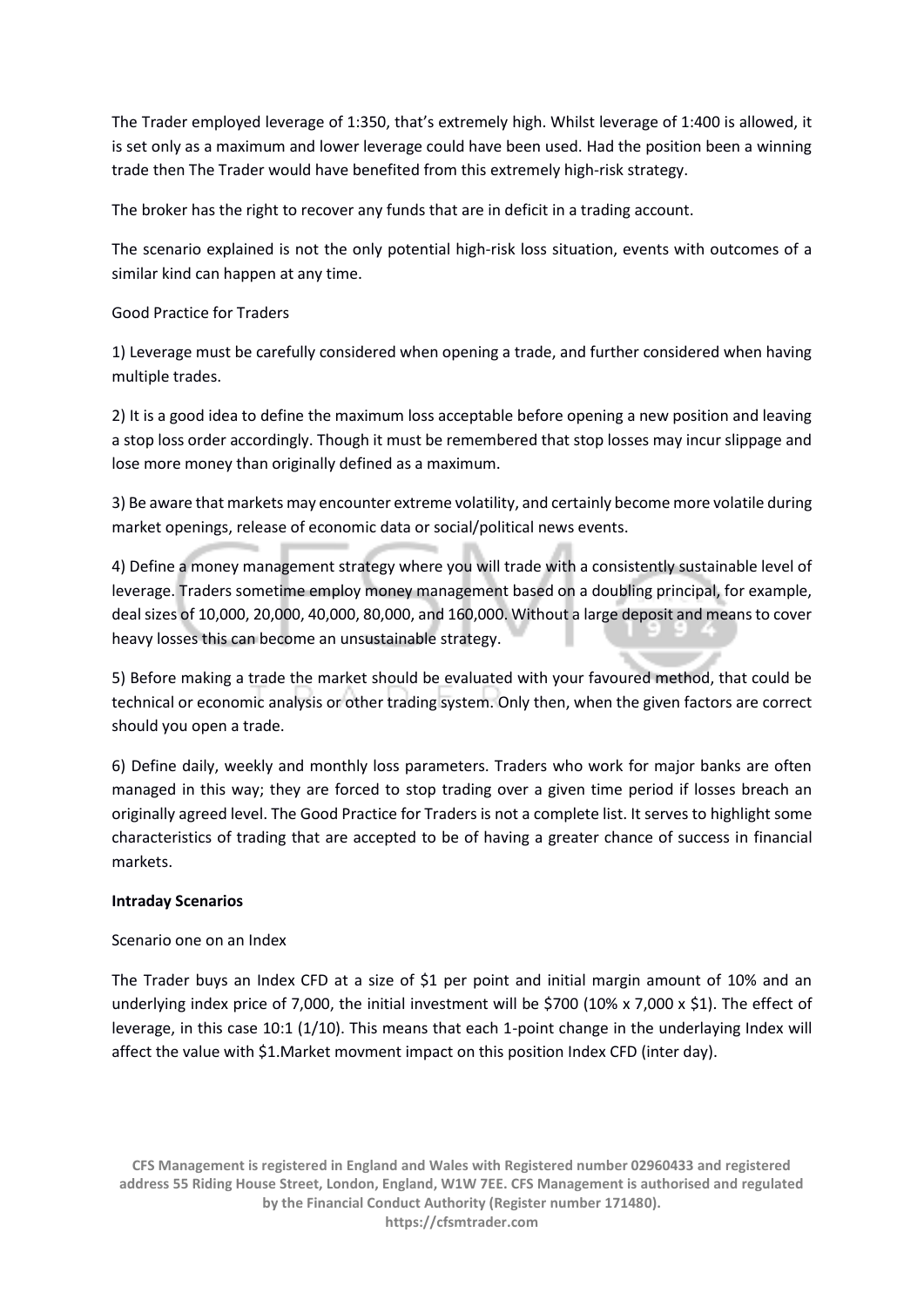## Trade details.

| Index opening price         | P                           | 7,000 |
|-----------------------------|-----------------------------|-------|
| Margin %                    | M                           | 10%   |
| Trade size                  | TS                          | 1     |
| Margin Requirement          | $MR = P \times TS \times M$ | 700   |
| Notional value of the trade | $TN = MR/M$                 | 700   |

Value impact on position.

| <b>LONG Performance</b> | Closing        | Price change | Profit/ | <b>SHORT</b>  | Closing            | Price   | Profit/ |  |
|-------------------------|----------------|--------------|---------|---------------|--------------------|---------|---------|--|
| scenario                | (inc.<br>price |              |         | Performance   | price              | change  |         |  |
|                         | spread)        |              | loss    | scenario      | (inc.              |         | loss    |  |
|                         |                |              |         |               | spread)            |         |         |  |
|                         |                |              |         |               |                    |         |         |  |
| Favourable              | 7105           | 1.5%         | £105    | Favourable    | 6895               | $-1.5%$ | £105    |  |
| Moderate                | 7035           | 0.5%         | £35     | Moderate      | 6965               | $-0.5%$ | £35     |  |
|                         |                |              |         |               |                    |         |         |  |
| <b>Neutral</b>          | 7000           | 0.0%         | £0      | Neutral       | 7000               | 0.0%    | £0      |  |
|                         |                |              |         |               | <b>START START</b> |         |         |  |
|                         | 6895           | $-1.5%$      | $-£105$ | Unfavourable  | 7105               | 1.5%    | $-£105$ |  |
|                         |                |              |         |               |                    |         |         |  |
| Unfavourable            |                |              | ь.      |               |                    |         |         |  |
| <b>Stress</b>           | 6650           | $-5.0%$      | $-E350$ | <b>Stress</b> | 7350               | 5.0%    | $-E350$ |  |
|                         |                |              |         |               |                    |         |         |  |

Scenario two on FX

The Trader do an FX CFD trade pair trade at a price of 1.3500 buy at a seise of \$5 per point and initial margin amount of 5% the initial investment will be \$675 (0.05 x 5% x 1,3500). The effect of leverage, in this case 20:1 (1/0.05). This means that each 1-point change in the underlaying pair will affect the value with \$5. (In FX 1 points are on the fourth decimal, here 1.350**0**

The Trader do an FX CFD trade pair trade at a price of 1.3500 buy at a seise of \$5 per point and initial margin amount of 5% the initial investment will be \$675 (0.05 x 5% x 1,3500). The effect of leverage, in this case 20:1 (1/0.05). This means that each 1-point change in the underlaying pair will affect the value with \$5. (In FX 1 points are on the fourth decimal, here 1.350**0**

Market movement impact on positions in FX CFDs (inter day).